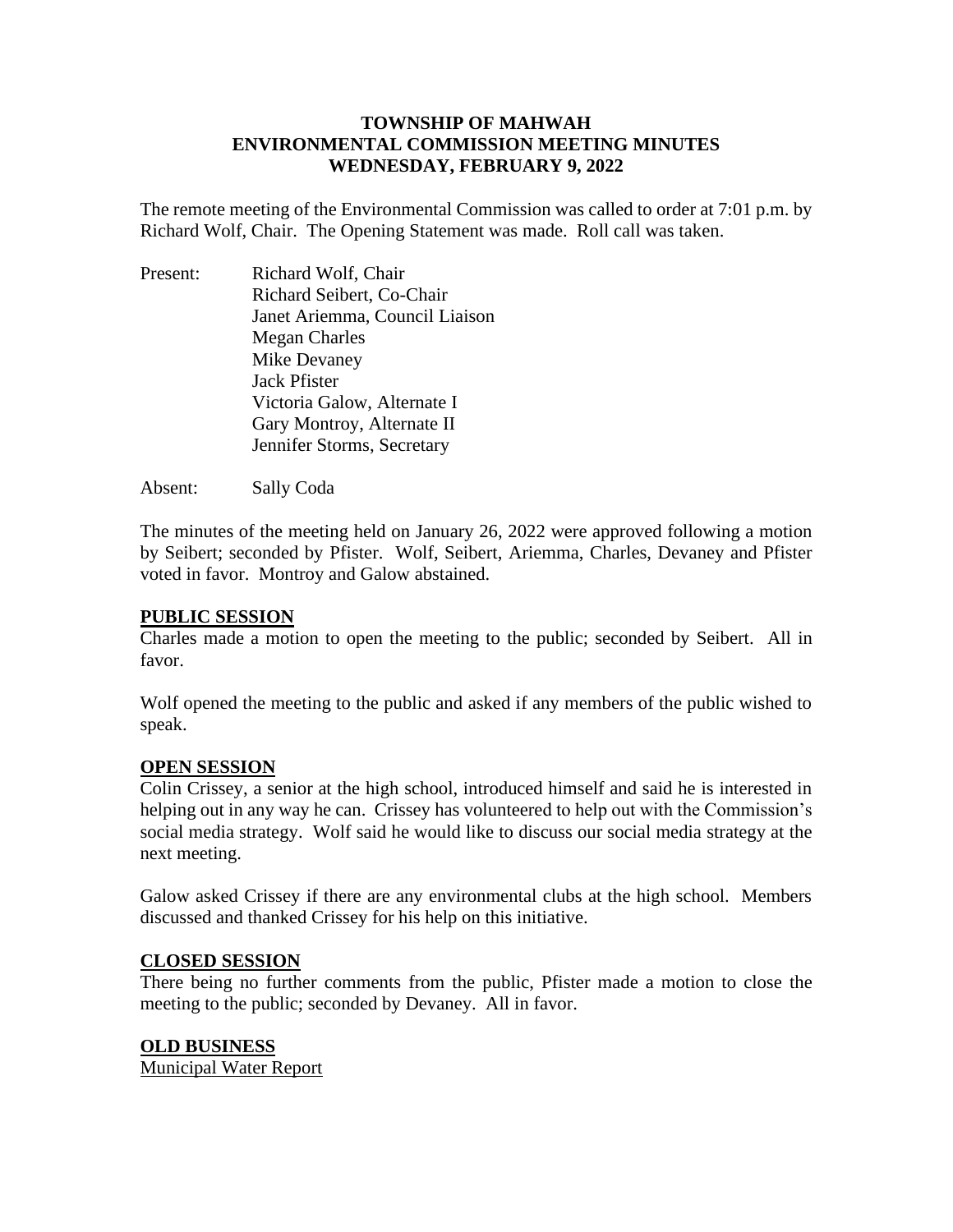Members discussed the town hall forum regarding the Municipal Water Report. Wolf said he has requested more information on the implications of shutting down the affected well, and how Well 19 compares to other wells in town. Members discussed the Commission's priorities.

#### Sustainable Jersey Update

Wolf said he has been working with Pfister to work on additional priority points. Storms will submit the annual application summaries to submit to Karin LaGreca.

# **SITE PLAN REVIEWS**

The following BOA Applications were reviewed:

McKay Brothers, LLC, 1200 MacArthur Blvd., Block 139, Lot 2, Docket #1504-21 The Environmental Commission reviewed a Board of Adjustment Application Review Report for an unmanned wireless communications facility at the site.

Montroy recused himself from the application due to his position on the Board of Adjustment.

The application was accepted following a motion by Devaney; seconded by Charles. Montroy abstained.

Alexander Myers, 81 Lakeview Drive, Block 2, Lot 55 & 56, Docket #1505-21 The Environmental Commission reviewed a Board of Adjustment Application Review Report for the construction of a single-family home on the property.

Montroy recused himself from the application due to his position on the Board of Adjustment.

The application was rejected pending the review of Tree Preservation and Soil Movement Permit Applications following a motion by Charles; seconded by Pfister. Montroy abstained.

Ryan Zuleg, 6 Stag Hill Road, Block 3, Lot 17, Docket #1507-22 The Environmental Commission reviewed a Board of Adjustment Application Review Report for the construction of a single-family home on the property.

Montroy recused himself from the application due to his position on the Board of Adjustment.

The application was rejected pending the review of Tree Preservation and Soil Movement Permit Applications, the slope map and septic design, following a motion by Pfister; seconded by Seibert. Montroy abstained.

## **SOIL MOVEMENT PERMIT APPLICATIONS**

*None received*

## **TENANT APPLICATIONS**

The following Tenant Applications were reviewed and approved:

B. Alfieri Accounting & Tax Services, LLC, 1 Lethbridge Plaza, Block 63, Lot 6, TA22- 0002 Accounting and Tax Preparation